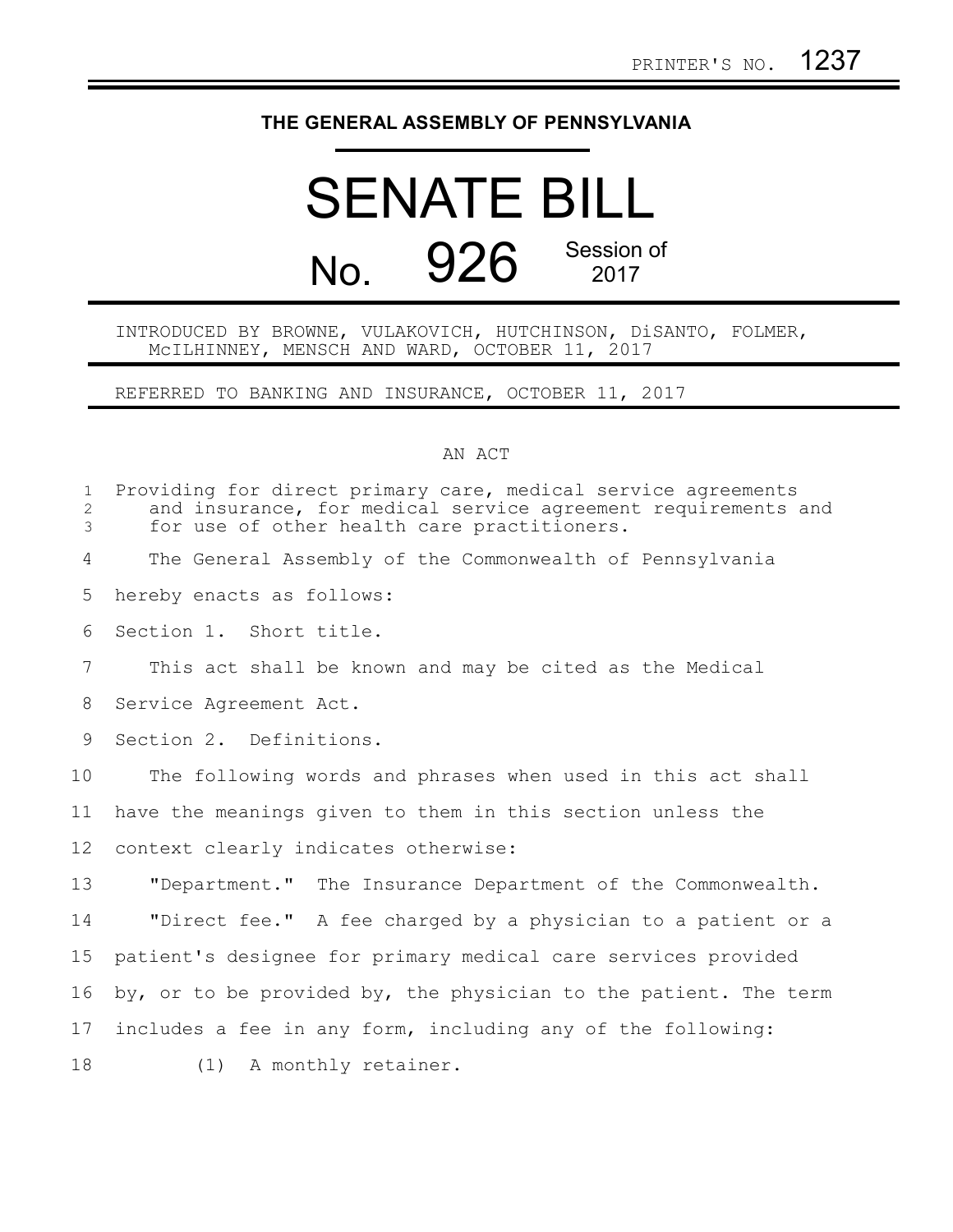- 1
- (2) A membership fee.

2

3

(3) A subscription fee.

(4) A fee paid under a medical service agreement.

(5) A fee for a service, visit or episode of care. "Direct primary care." A primary medical care service provided by a physician to a patient in return for payment in accordance with a direct fee. 4 5 6 7

"Health care practitioner." An individual who is authorized to practice some component of the healing arts by a license, permit, certificate or registration issued by a Commonwealth licensing agency or board. 8 9 10 11

"Medical service agreement." A signed written agreement under which a physician agrees to provide direct primary care services for a patient for a period of time in exchange for a direct fee and which is entered into by the physician and any of the following: 12 13 14 15 16

(1) The patient. 17

(2) The patient's legal representative, guardian or employer on behalf of the patient. 18 19

(3) The legal representative of the patient's employer or guardian on behalf of the patient. 20 21

"Physician." Any person licensed to practice medicine in this Commonwealth. The term includes medical doctors and doctors of osteopathy. 22 23 24

"Primary medical care service." A routine or general health care service of the type provided at the time a patient seeks preventative care or first seeks health care services for a specific health concern and is a patient's main source for regular health care services. The term includes health care services provided for any of the following purposes: 25 26 27 28 29 30

20170SB0926PN1237 - 2 -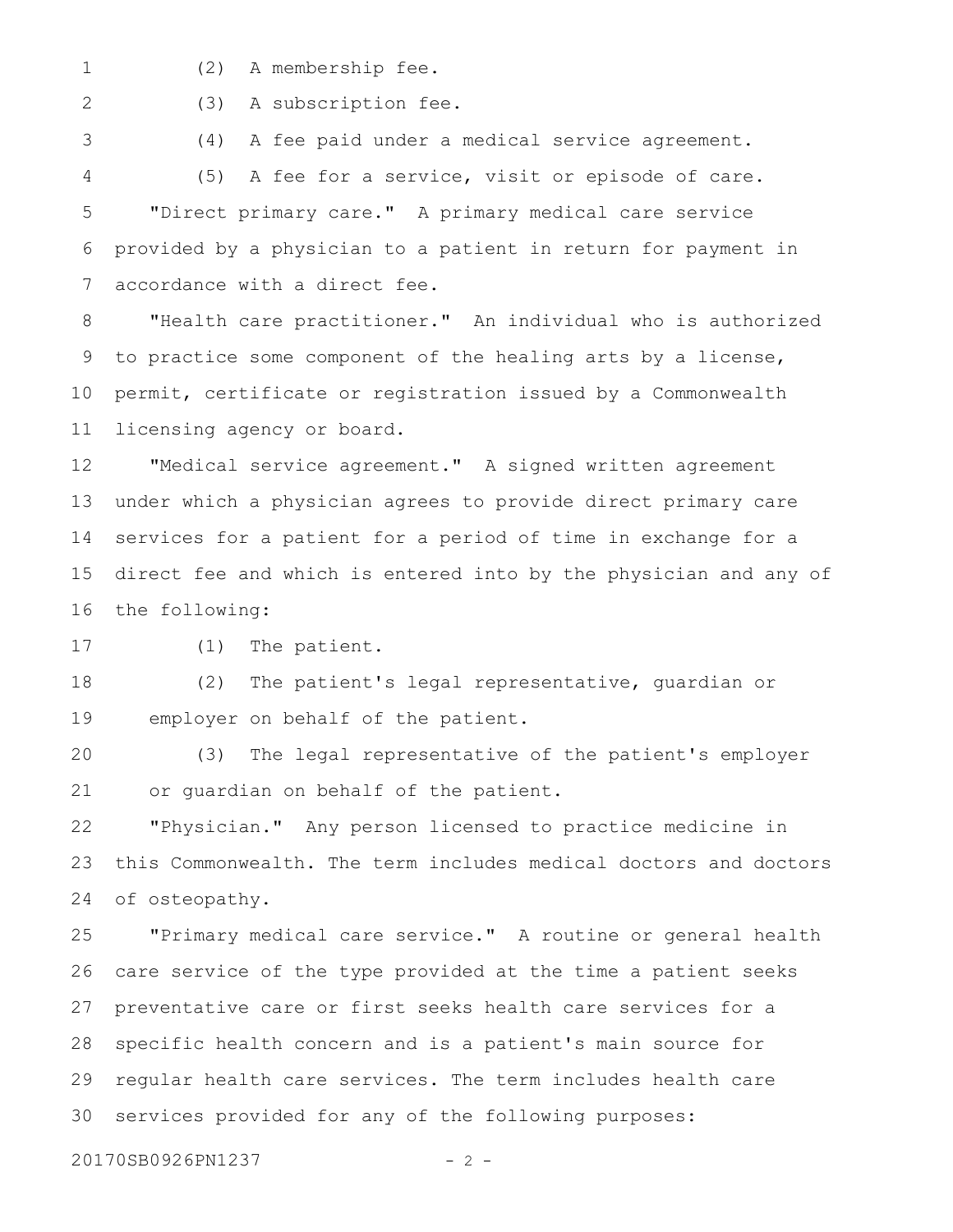(1) Promoting and maintaining mental and physical health and wellness. 1 2

3

(2) Preventing disease.

(3) Screening, diagnosing and treating acute or chronic conditions caused by disease, injury or illness. 4 5

6

(4) Providing patient counseling and education.

(5) Providing a broad spectrum of preventative and curative health care over a period of time. 7 8

Section 3. Direct primary care, medical service agreements and insurance. 9 10

(a) Direct primary care.--A physician providing direct primary care based on a medical service agreement shall not be considered an insurer or health maintenance organization under the laws of this Commonwealth, and the physician shall be not subject to regulation by the department for direct primary care. (b) Medical service agreements.--A medical service agreement shall not be considered health or accident insurance or coverage under 40 Pa.C.S. (relating to insurance) and shall not be subject to regulation by the department. 11 12 13 14 15 16 17 18 19

(c) Physicians.--A physician shall not be required to obtain a certificate of authority under 40 Pa.C.S. to market, sell or offer a medical service agreement or provide direct primary care. 20 21 22 23

Section 4. Medical service agreement requirements. 24

In order to be considered a medical service agreement under this act, the medical service agreement shall: 25 26

(1) be in writing; 27

(2) be signed by the patient or patient's legal representative or guardian; 28 29

(3) be signed by the physician; 30

20170SB0926PN1237 - 3 -